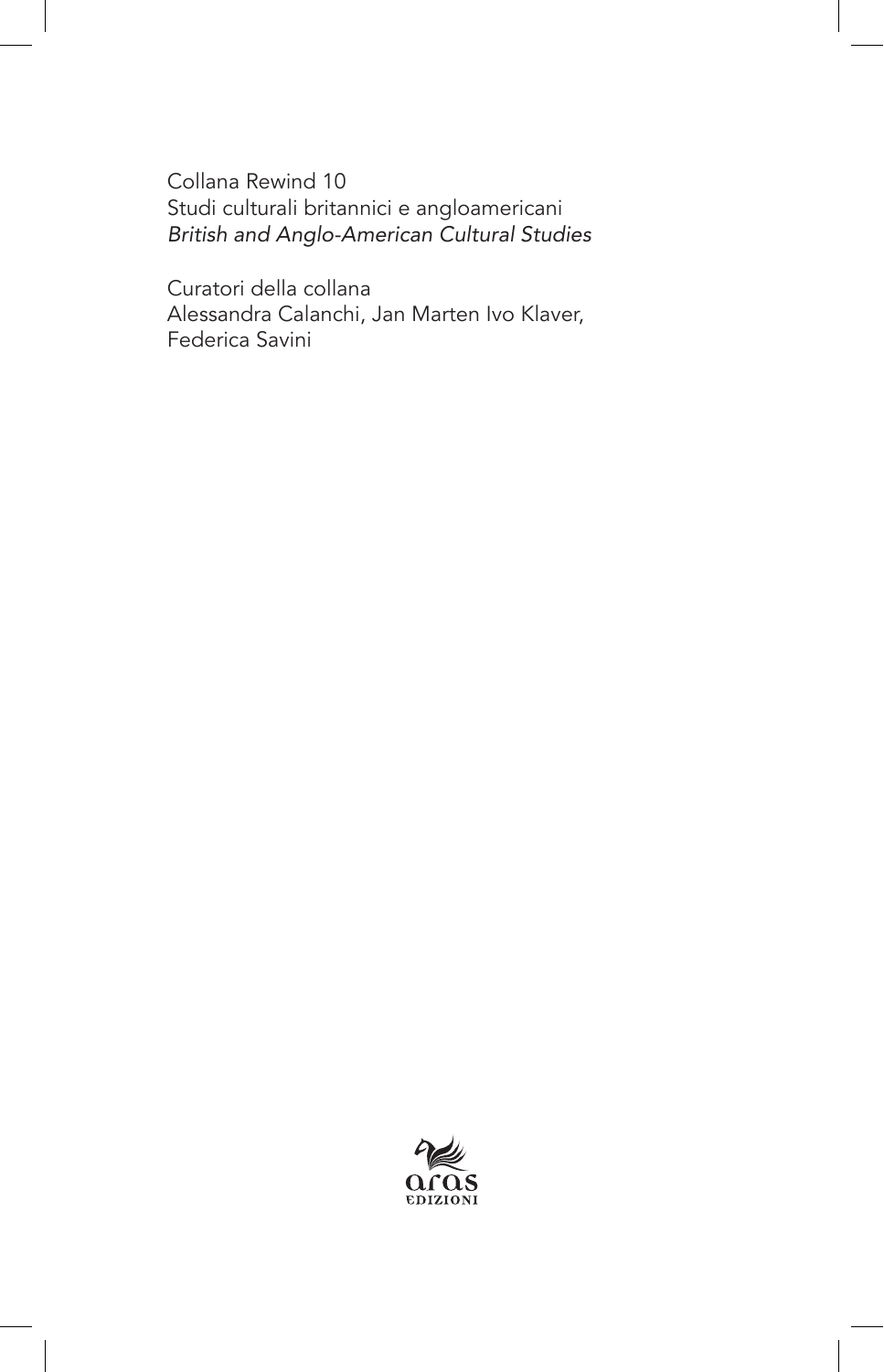*Questo testo è stato sottoposto all'approvazione di due referees secondo la normativa vigente.*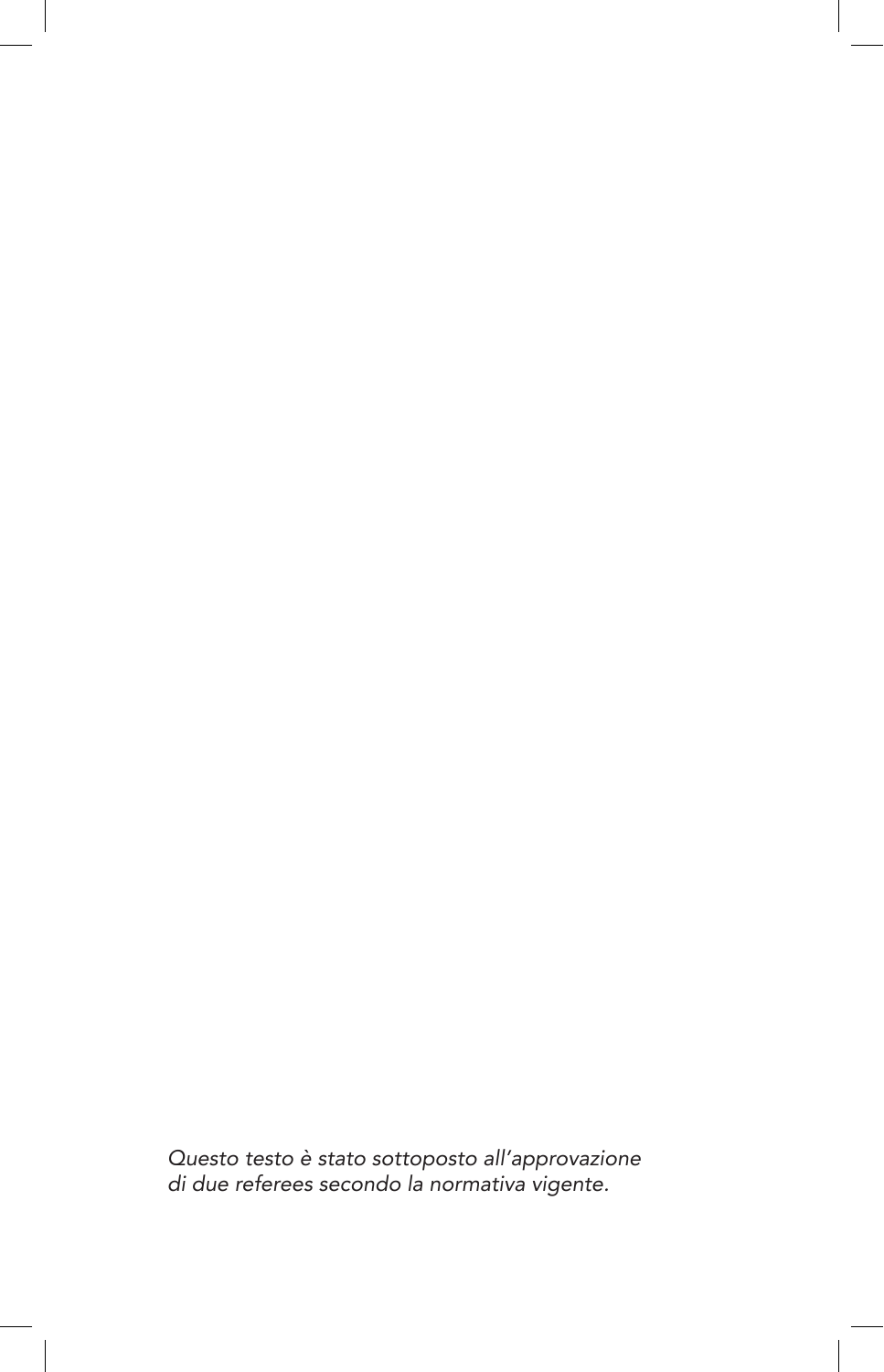edited by Alessia Polatti and Roberta Zanoni

## "Pop-" & "Post-"

Contemporary Routes in English Culture

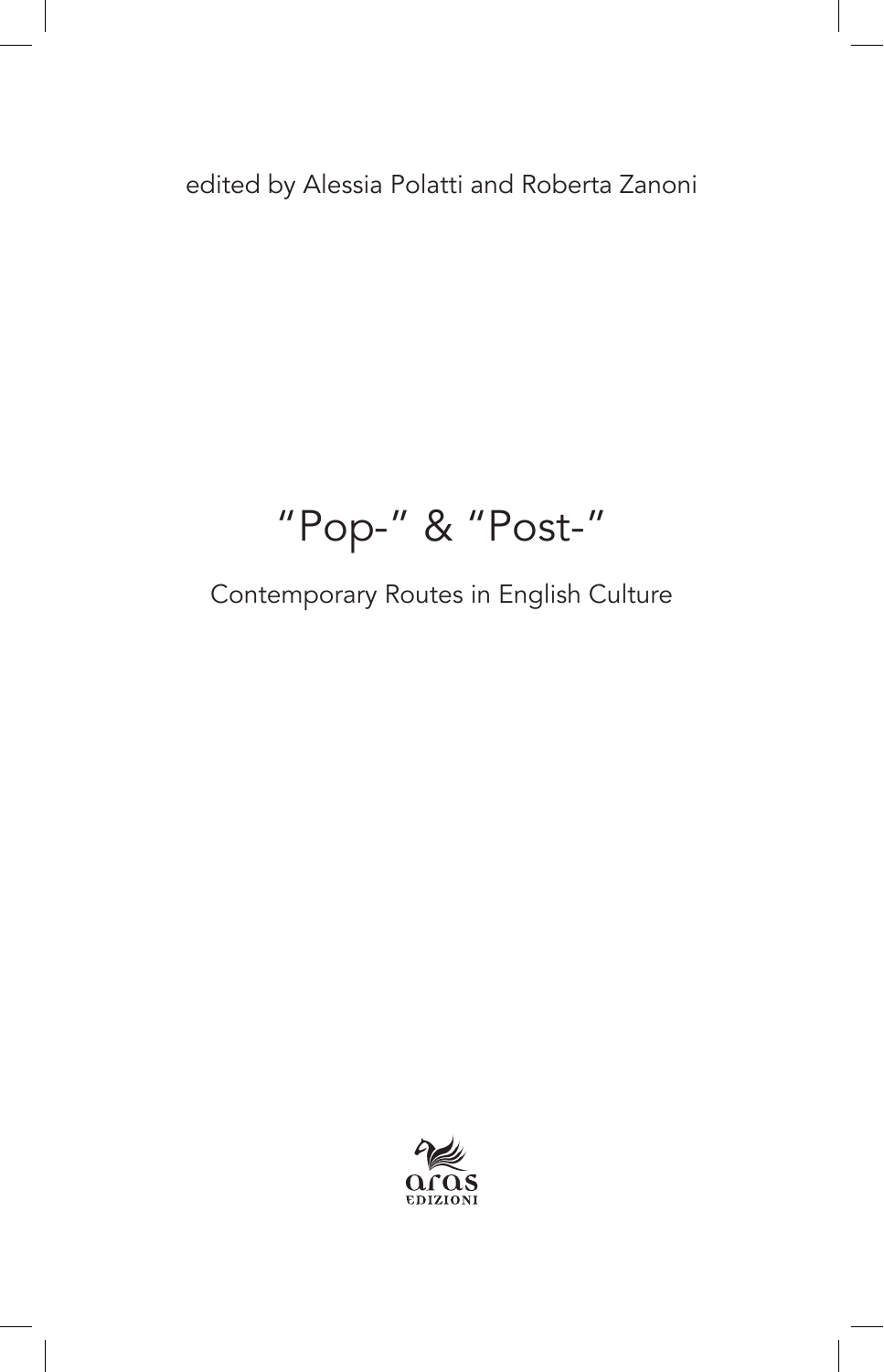Collana: Rewind: Studi culturali britannici e angloamericani *British and Anglo-American Cultural Studies*

Curatori della collana: Alessandra Calanchi, Jan Marten Ivo Klaver, Federica Savini.

Comitato scientifico: Maurizio Ascari (Università di Bologna); Stephen Knight (University of Melbourne); Ilaria Moschini (Università di Firenze); Massimiliano Morini (Università di Urbino); David Levente Palatinus (University of Ružomberok, Slovakia); Valerio Viviani (Università della Tuscia).

> TUTTI I DIRITTI RISERVATI Vietata la riproduzione anche parziale © Aras Edizioni 2022 ISBN 9791280074348 ISSN 26113317

© Coordinamento grafico di Jonathan Pierini

Aras Edizioni srl redazione: via Mura Sangallo 24, 61032 Fano (PU) www.arasedizioni.com – info@arasedizioni.com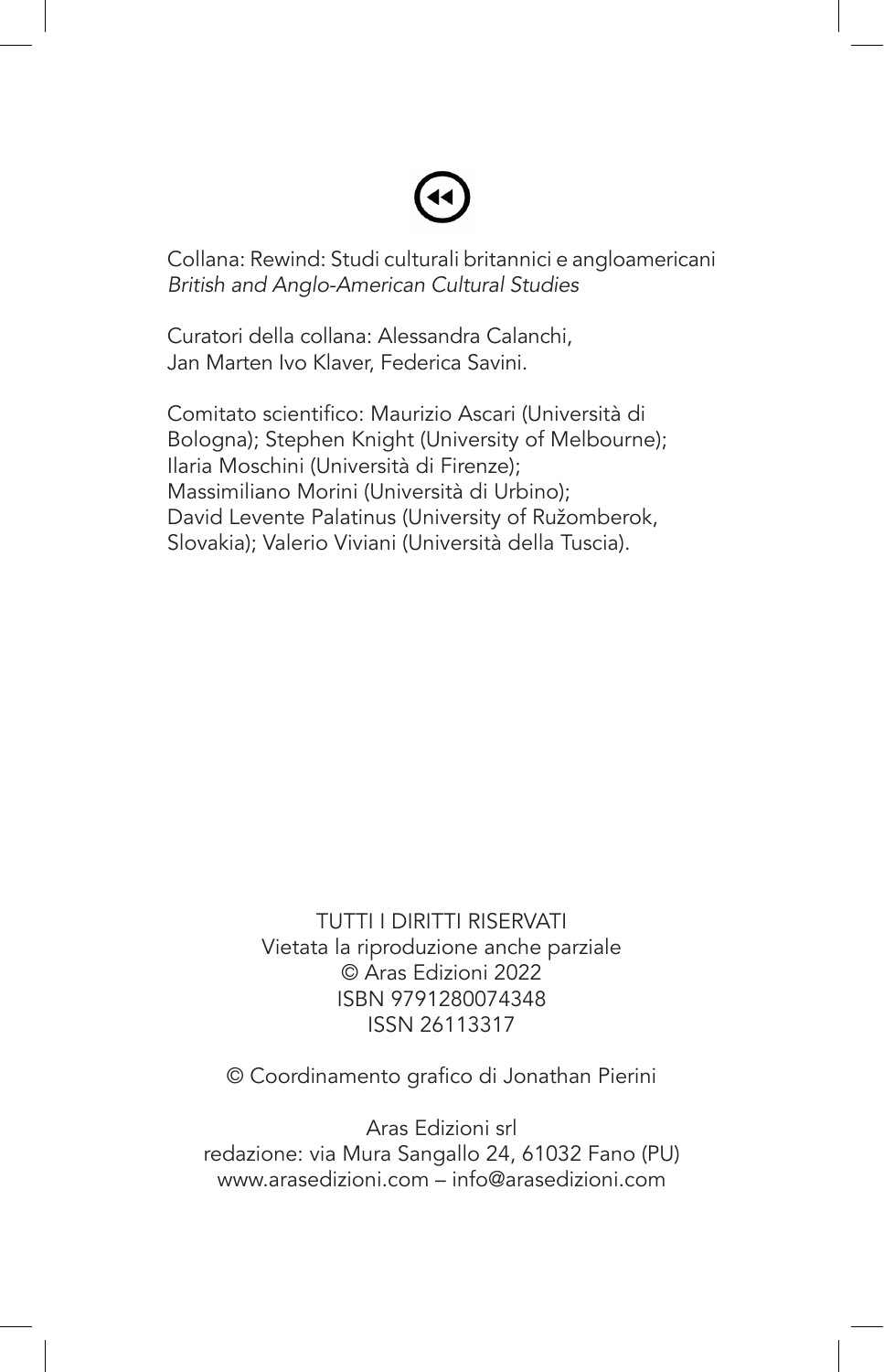## **INDICE**

| INTRODUCTION.                                                                                                                                                 |    |
|---------------------------------------------------------------------------------------------------------------------------------------------------------------|----|
| POP CULTURE IN A POST-WORLD                                                                                                                                   |    |
| ALESSIA POLATTI, ROBERTA ZANONI                                                                                                                               | 11 |
| 1. VIRGINIA WOOLF'S STARDOM: APPROPRIATION<br>AND MANIPULATION ON THE WEB                                                                                     |    |
| CRISTINA CARLUCCIO                                                                                                                                            | 31 |
| 1.1. Introduction                                                                                                                                             | 31 |
| 1.2. A Name to Praise                                                                                                                                         | 35 |
| 1.3. Woolf the Influencer in the Age of Vintage                                                                                                               | 44 |
| 1.4. Conclusion                                                                                                                                               | 47 |
| 2. MASS (CULTURAL) EFFECT. POPULAR CULTURE,<br>THE LITERARY CANON, AND THE QUEST<br>FOR THE SUPREMACY OF WESTERN CULTURE<br>IN THE <i>MASS EFFECT</i> TRILOGY |    |
| LUISA SIGNORELLI                                                                                                                                              | 55 |
| 2.1. Introduction                                                                                                                                             | 55 |
| 2.2. Repurposing Erudition:                                                                                                                                   |    |
| Literary Afterlives in Outer Space                                                                                                                            | 57 |
| 2.3. "Shakespeare in the Voice of Elcor":                                                                                                                     |    |
| Bardolatry as a Galactic Phenomenon                                                                                                                           | 67 |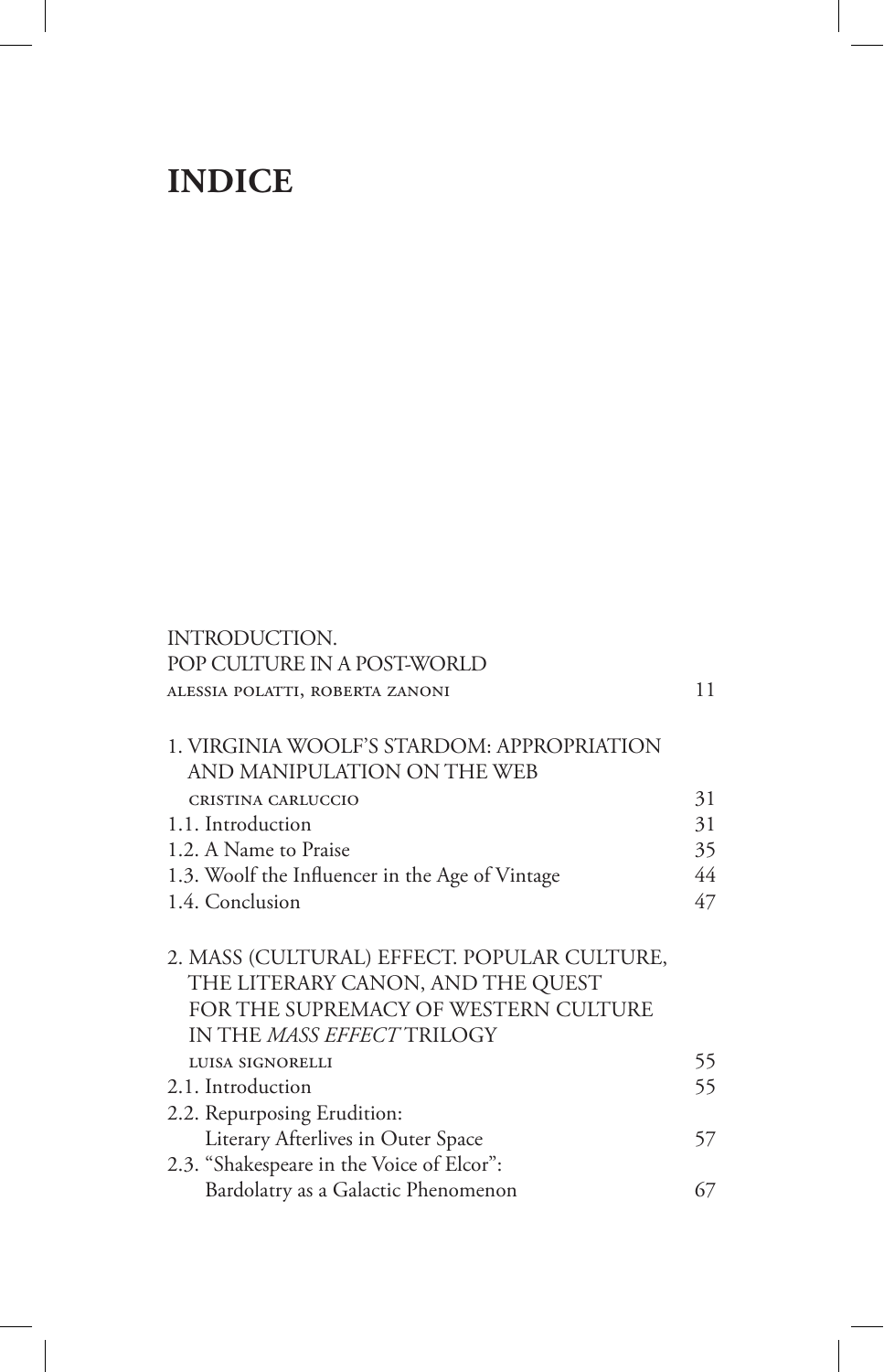6 *"Pop-" & "Post-"*

| 2.4. A Threshold of Civilisation: Human Literature                      |     |
|-------------------------------------------------------------------------|-----|
| in the Age of Multiculturalism                                          | 72  |
| 2.5. Conclusions                                                        | 76  |
| 3. POP SHAKESPEARE IN ADVERTISING                                       |     |
| ROBERTA ZANONI                                                          | 83  |
| 3.1. Introduction                                                       | 83  |
| 3.2. What Shakespeare?                                                  | 85  |
| 3.3. Advertising and Culture                                            | 90  |
| 3.4. Shakespeare and Advertising Communication                          | 93  |
| 3.5. Case Studies                                                       | 97  |
| 3.5.1. The Shakesbeer                                                   | 97  |
| 3.5.2. Stella Artois                                                    | 101 |
| 4. POST-ALICE: FROM WONDERLAND                                          |     |
| TO THE LABYRINTH, PASSING THROUGH                                       |     |
| A CULTURAL LOOKING GLASS                                                |     |
| ROBERTA DE TOMI                                                         | 109 |
| 4.1. Introduction                                                       | 109 |
| 4.2. Alice and Adaptation                                               | 110 |
| 4.2.1. Alice's Adventure in Wonderland and Through                      |     |
| the Looking Glass and What Alice Found There                            | 110 |
| 4.2.2. Alice in the Labyrinth:                                          |     |
| <b>Between Love and Freedom</b>                                         | 114 |
| 4.2.3. Novels Inspired by Carroll's Alice:                              |     |
| English Language Books                                                  | 116 |
| 4.2.4. Italian Language Books                                           | 118 |
| 4.3. Alice Through the Screen                                           | 120 |
| 4.3.1. "Něco z Alenky": the Czech Adaptation                            | 122 |
| 4.3.2. Alice in Wonderland: Tim Burton Meets Disney                     | 123 |
| 4.3.3. Alice Through the Looking-Glass                                  | 125 |
| 4.3.4. Tim Burton: His The Melancholy                                   |     |
| Death of Oyster Boy                                                     | 126 |
| 4.4. Alice and Music: Stilness, a Rapper in Wonderland                  | 127 |
| 4.5. Conclusion                                                         | 128 |
| 5. REWRITING THE CLASSICS: GRAY'S                                       |     |
| POOR THINGS AS A MULTIMODAL AFTERLIFE<br>OF MARY SHELLEY'S FRANKENSTEIN |     |
| <b>ALBERTA BOSCHI</b>                                                   | 133 |
|                                                                         |     |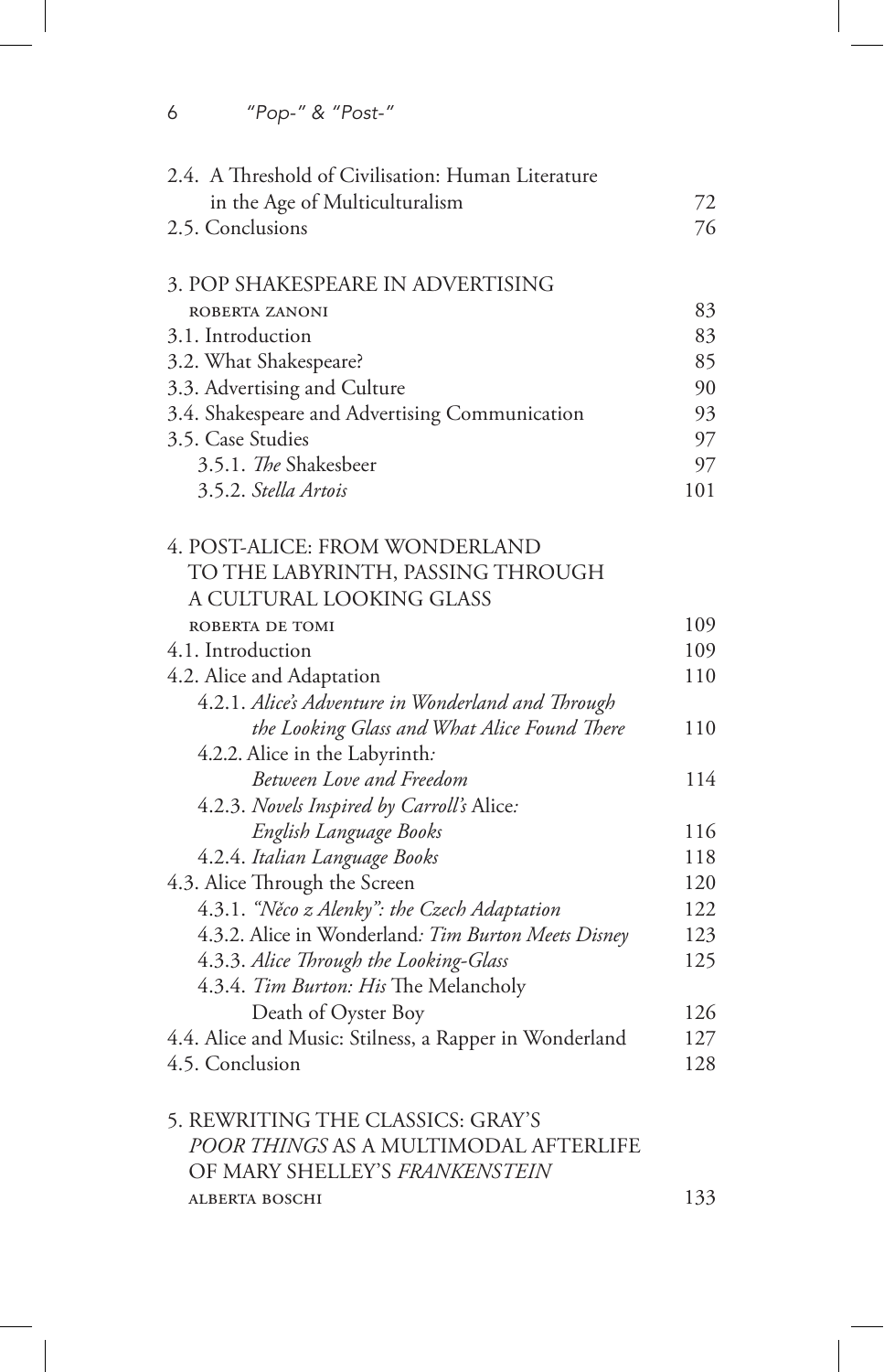| Indice |  |  |
|--------|--|--|
|        |  |  |

| 5.1. Introduction                                                   | 133 |
|---------------------------------------------------------------------|-----|
| 5.2. On Rewriting and Adaptation<br>5.3. Intertextual Allusions and | 135 |
| Hybridization in <i>Poor Things</i>                                 | 139 |
|                                                                     | 146 |
| 5.4. Paratextual Rewriting and National Appropriation               |     |
| 5.5. Rethinking the Novel for the Screen:                           |     |
| Self-rewriting as Adaptation<br>5.6. Conclusion                     | 150 |
|                                                                     | 153 |
| <b>6. PLASTIC TIMELESSNESS IN</b>                                   |     |
| THE RIME OF THE MODERN MARINER                                      |     |
| <b>MANUEL ZANIBONI</b>                                              | 155 |
| 6.1. Introduction                                                   | 155 |
| 6.2. Graphic Representation of the Environment                      | 156 |
| 6.3. Plastic                                                        | 160 |
| 6.4. The Rime of the Modern Mariner and                             |     |
| the Challenges Towards Eco-Graphic Awareness                        | 163 |
| 6.5. A Formal Study                                                 | 165 |
| 6.6. Conclusion                                                     | 171 |
|                                                                     |     |
| 7. THE POP STAR'S IMAGERY                                           |     |
| IN RECENT POSTCOLONIAL FICTION                                      |     |
| <b>ALESSIA POLATTI</b>                                              | 175 |
| 7.1. Introduction: a Pop Intermedial Insight                        |     |
| into Postcolonial Fiction                                           | 175 |
| 7.2. Pop and Intermedial References                                 |     |
| in The Buddha of Suburbia                                           | 178 |
| 7.3. A Cathartic Shake: Pop Culture                                 |     |
| and Rock Music in The Ground Beneath her Feet                       | 185 |
| 7.4. The Mistreatment of Fame Between Genuineness                   |     |
| and Pop Neo-Colonialism in Swing Time                               | 188 |
| 7.5. Conclusion                                                     | 192 |
|                                                                     |     |
| 8. "UNTIL THE MAINSTREAM BEGAN TO                                   |     |
| ABSORB WHAT WAS ONCE RADICAL": ASSIMILATION                         |     |
| AND DISRUPTION IN CALL ME BY YOUR NAME                              |     |
| AND GIRL, WOMAN, OTHER                                              |     |
| <b>ALICE PARRINELLO</b>                                             | 197 |
| 8.1. Introduction                                                   | 197 |

8.2. *Call Me By Your Name* 200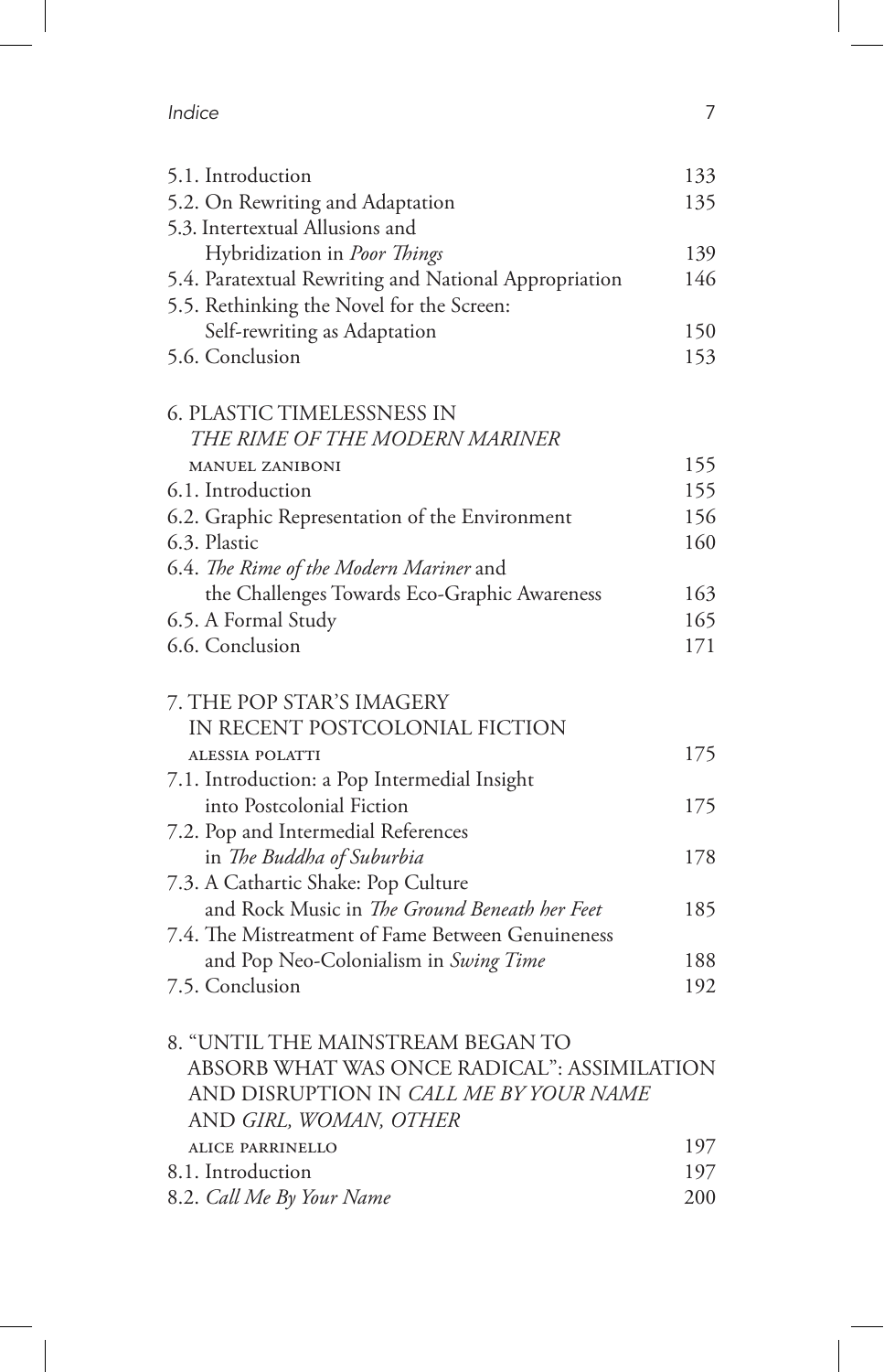| 8.4. Conclusion<br>9. SISSY THAT TALK! RUPAUL'S DRAG RACE,<br>ONLINE VIRALITY AND CARTOON SERIES<br><b>DAVIDE PASSA</b><br>9.1. Introduction<br>9.1.1. Aims and Methodology<br>9.1.2. Tools<br>9.2. Drag Queens: a Definition<br>9.3. Drag Lingo<br>231<br>9.4. Towards Mainstreaming<br>231<br>9.4.1. Commodification<br>233<br>9.4.2. Spreadable Catchphrases<br>9.4.3. Web<br>234<br>235<br>9.5. Linguistic Analysis<br>9.6. Catchphrases<br>236<br>9.6.1. No Tea, No Shade<br>236<br>237<br>9.6.2. Let's Get Sickening!<br>9.6.3. Halleloo<br>9.6.4. Throw Shade<br>9.6.5. Yas<br>242<br>9.6.6. Realness<br>9.6.7. Sissy That Walk!<br>9.6.8. Lip-sync for Your Life! /<br>Sashay Away! / Shanté, you Stay! | 8.3. Girl, Woman, Other            | 207 |
|-----------------------------------------------------------------------------------------------------------------------------------------------------------------------------------------------------------------------------------------------------------------------------------------------------------------------------------------------------------------------------------------------------------------------------------------------------------------------------------------------------------------------------------------------------------------------------------------------------------------------------------------------------------------------------------------------------------------|------------------------------------|-----|
|                                                                                                                                                                                                                                                                                                                                                                                                                                                                                                                                                                                                                                                                                                                 |                                    | 214 |
|                                                                                                                                                                                                                                                                                                                                                                                                                                                                                                                                                                                                                                                                                                                 |                                    |     |
|                                                                                                                                                                                                                                                                                                                                                                                                                                                                                                                                                                                                                                                                                                                 |                                    |     |
|                                                                                                                                                                                                                                                                                                                                                                                                                                                                                                                                                                                                                                                                                                                 |                                    |     |
|                                                                                                                                                                                                                                                                                                                                                                                                                                                                                                                                                                                                                                                                                                                 |                                    | 221 |
|                                                                                                                                                                                                                                                                                                                                                                                                                                                                                                                                                                                                                                                                                                                 |                                    | 221 |
|                                                                                                                                                                                                                                                                                                                                                                                                                                                                                                                                                                                                                                                                                                                 |                                    | 222 |
|                                                                                                                                                                                                                                                                                                                                                                                                                                                                                                                                                                                                                                                                                                                 |                                    | 223 |
|                                                                                                                                                                                                                                                                                                                                                                                                                                                                                                                                                                                                                                                                                                                 |                                    | 224 |
|                                                                                                                                                                                                                                                                                                                                                                                                                                                                                                                                                                                                                                                                                                                 |                                    | 227 |
|                                                                                                                                                                                                                                                                                                                                                                                                                                                                                                                                                                                                                                                                                                                 |                                    |     |
|                                                                                                                                                                                                                                                                                                                                                                                                                                                                                                                                                                                                                                                                                                                 |                                    |     |
|                                                                                                                                                                                                                                                                                                                                                                                                                                                                                                                                                                                                                                                                                                                 |                                    |     |
|                                                                                                                                                                                                                                                                                                                                                                                                                                                                                                                                                                                                                                                                                                                 |                                    |     |
|                                                                                                                                                                                                                                                                                                                                                                                                                                                                                                                                                                                                                                                                                                                 |                                    |     |
|                                                                                                                                                                                                                                                                                                                                                                                                                                                                                                                                                                                                                                                                                                                 |                                    |     |
|                                                                                                                                                                                                                                                                                                                                                                                                                                                                                                                                                                                                                                                                                                                 |                                    |     |
|                                                                                                                                                                                                                                                                                                                                                                                                                                                                                                                                                                                                                                                                                                                 |                                    |     |
|                                                                                                                                                                                                                                                                                                                                                                                                                                                                                                                                                                                                                                                                                                                 |                                    | 239 |
|                                                                                                                                                                                                                                                                                                                                                                                                                                                                                                                                                                                                                                                                                                                 |                                    | 240 |
|                                                                                                                                                                                                                                                                                                                                                                                                                                                                                                                                                                                                                                                                                                                 |                                    | 241 |
|                                                                                                                                                                                                                                                                                                                                                                                                                                                                                                                                                                                                                                                                                                                 |                                    |     |
|                                                                                                                                                                                                                                                                                                                                                                                                                                                                                                                                                                                                                                                                                                                 |                                    | 243 |
|                                                                                                                                                                                                                                                                                                                                                                                                                                                                                                                                                                                                                                                                                                                 |                                    |     |
|                                                                                                                                                                                                                                                                                                                                                                                                                                                                                                                                                                                                                                                                                                                 |                                    | 244 |
|                                                                                                                                                                                                                                                                                                                                                                                                                                                                                                                                                                                                                                                                                                                 | 9.7. RPDR in Audio-Visual Products | 246 |
| 9.7.1. The Simpsons - Werking Mom! (S30E7, 2018)                                                                                                                                                                                                                                                                                                                                                                                                                                                                                                                                                                                                                                                                |                                    | 246 |
| 9.7.2. Linguistic Analysis                                                                                                                                                                                                                                                                                                                                                                                                                                                                                                                                                                                                                                                                                      |                                    | 247 |
| 9.8. Drag Tots (2018)                                                                                                                                                                                                                                                                                                                                                                                                                                                                                                                                                                                                                                                                                           |                                    | 249 |
| 9.8.1. Linguistic Analysis                                                                                                                                                                                                                                                                                                                                                                                                                                                                                                                                                                                                                                                                                      |                                    | 249 |
| 9.9. Super Drags (2018)                                                                                                                                                                                                                                                                                                                                                                                                                                                                                                                                                                                                                                                                                         |                                    | 250 |
| 9.9.1. Linguistic Analysis                                                                                                                                                                                                                                                                                                                                                                                                                                                                                                                                                                                                                                                                                      |                                    | 251 |
| 9.10. Conclusions                                                                                                                                                                                                                                                                                                                                                                                                                                                                                                                                                                                                                                                                                               |                                    | 251 |
| Appendix 1                                                                                                                                                                                                                                                                                                                                                                                                                                                                                                                                                                                                                                                                                                      |                                    | 255 |
| Appendix 2                                                                                                                                                                                                                                                                                                                                                                                                                                                                                                                                                                                                                                                                                                      |                                    | 256 |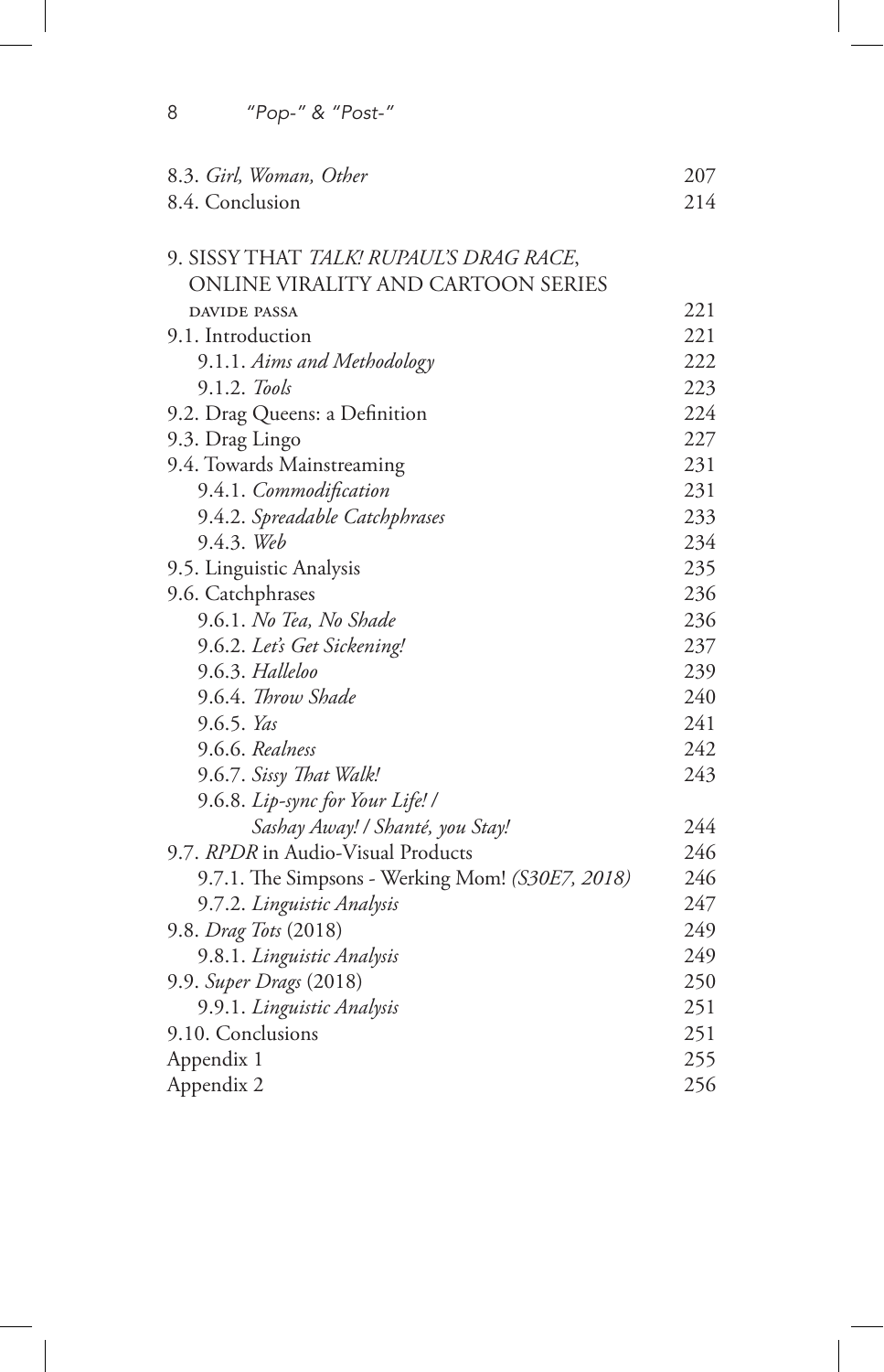*Indice* 9

I

| 10. TRANSLATION AND CENSORSHIP:                               |            |
|---------------------------------------------------------------|------------|
| FOCUSING ON ITALIAN AUDIOVISUAL                               |            |
| TRANSLATION AND THE RENDITION OF GAYSPEAK                     |            |
| ROCCA FLORIANA RENNA                                          | 257        |
| 10.1. Introduction                                            | 257        |
| 10.2. Italy and Audiovisual Translation: from the Fascist Era |            |
| Until the Present Day                                         | 259        |
| 10.3. Gayspeak, "the Idiolect of a Speech Community"          | 262        |
| 10.4. It is Not Okay to Be Gay: Queerness                     |            |
| and the Italian Tv Adaptation of                              |            |
| Xena: the Warrior Princess and Gilmore Girls                  | 264        |
| 10.5. Translating Queerness Nowadays: the Adaptation          |            |
| of Gayspeak in Will&Grace - The Revival                       | 267        |
| 10.6. Conclusions                                             | 273        |
|                                                               |            |
| 11. EVELYN WAUGH'S DECLINE AND FALL                           |            |
| AND VILE BODIES IN FRANCO'S SPAIN                             |            |
| AND COMMUNIST ROMANIA                                         |            |
| CRISTINA ZIMBROIANU                                           | 281        |
| 11.1. Introduction                                            | 281        |
| 11.2. Historical Context in Spain and Romania                 | 283        |
| 11.3. Critical Reception of Decline and Fall and Vile Bodies  |            |
| in Spain During the Francoist Period                          | 288        |
| 11.4. Spanish Censors' Reception of Decline and Fall          | 290        |
| 11.5. Spanish Censors' Reception of Vile Bodies               | 293        |
| 11.6. Critical Reception of Decline and Fall and Vile Bodies  |            |
| in Romania During the Communist Period                        | 298        |
| 11.7. Romanian Censors' Reception of Decline and Fall         | 299        |
| 11.8. Romanian Censors' Reception of Vile Bodies              | 302        |
| 11.9. Conclusion                                              | 305        |
|                                                               |            |
| 12. BREAKDANCING AND POP COMMUNISM                            |            |
| IN ROMANIA: AVATARS OF ENGLISH                                |            |
| POP CULTURE DURING THE 1980s                                  |            |
| ALEXANDRA BARDAN                                              | 311        |
| 12.1. Introduction                                            | 311<br>314 |
| 12.2. Alternative Spaces of Pop Culture                       |            |
| 12.3. Globalization, Cultural Industries,                     |            |
| and Cultural Identity in Socialist Romania                    | 319        |